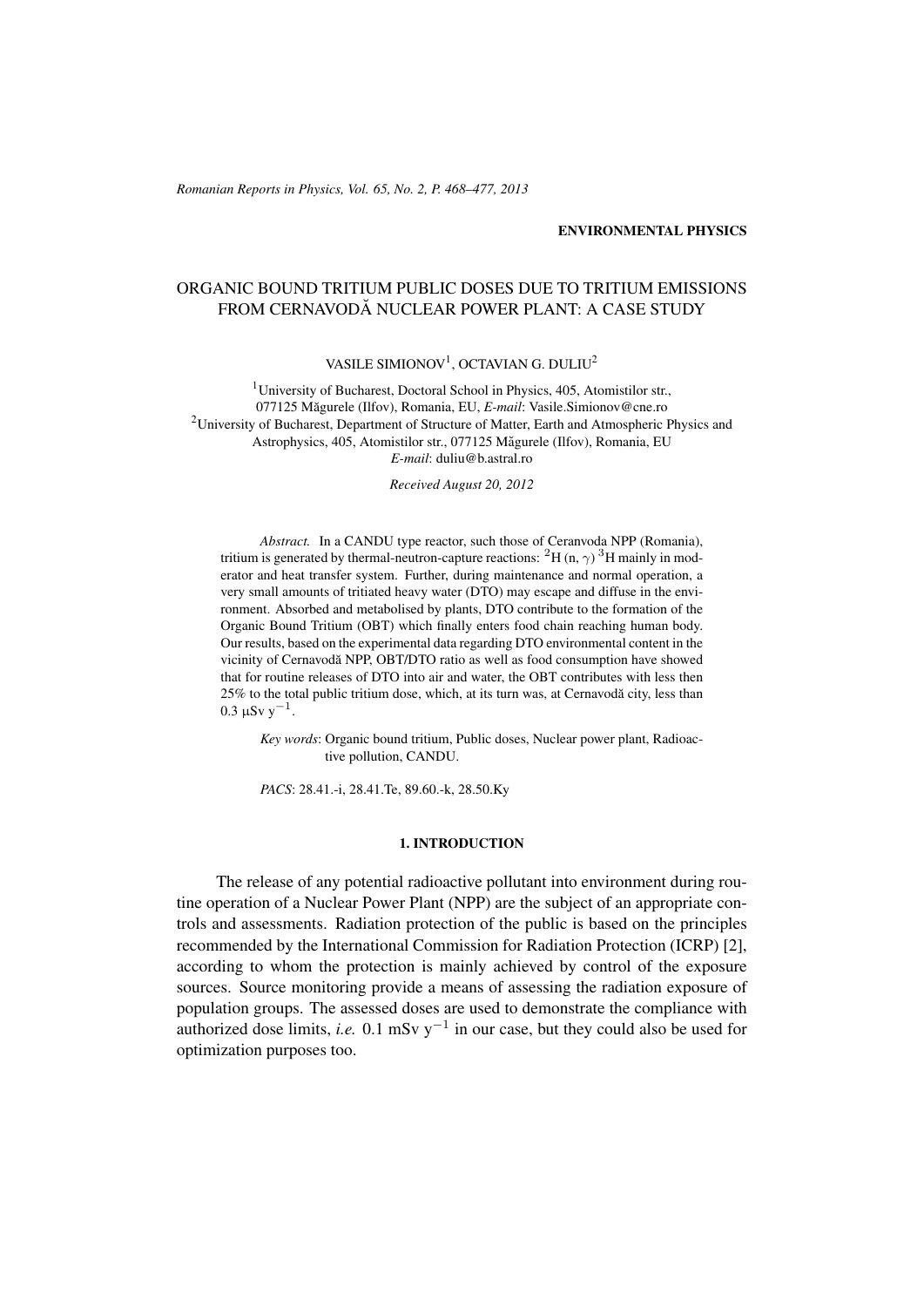The CANDU reactors are both moderated and cooled by heavy water  $D_2O$ , so that a great amount of tritium by neutron reactions with deuterium, boron or lithium as well as by ternary fission is generated. Activation of deuterium is by far the most important mechanism and is responsible for the production of about 89 TBq of tritium MWe<sup>-1</sup> y<sup>-1</sup> with respect to the only 0.7 MWe<sup>-1</sup> y<sup>-1</sup> by ternary fission [1]. Most of the tritium present in CANDU reactors is in the form of tritiated heavy water (DTO). Outside reactor, tritium could exists in one of three basic chemical forms: i. - elemental form (HT - gaseous), ii. - oxide form or free-water tritium (DTO vapour or liquid), iii. - organically bound tritium (OBT) where an  ${}^{3}H$  atom bounds non-exchangeably to a carbon atom in an organic molecule. The majority of tritium released from nuclear facilities is in the form of either elemental gas HT or tritiated water DTO, while the OBT represents only few percent of the total release tritium and occurs only when lubricating oils or solvents exchange tritium [3–5].

The HT emissions in the atmosphere leads to its the deposit and diffusion in porous soil where is oxidized by microorganisms to DTO. Here, some of DTO is taken by plants through the root system, and some is released into the atmosphere. DTO released into the atmosphere is taken up by animals and humans by inhalation and ingestion. Tritium that enters plants as DTO engages in various reactions in which water is a substrate, being partially converted into OBT. In the human body, tritium can enter in any of its chemical or physical forms, *i.e.* i. - HT by inhalation; ii. - DTO by inhalation, ingestion, or absorbed through the skin; and iii. - OBT by ingested foods. Here, in organism OBT could exists in two forms: exchangeable OBT and non-exchangeable OBT. Non-exchangeable OBT appears when tritium replaces hydrogen in carbon-hydrogen bond making it difficult to be replaced back by normal hydrogen while exchangeable OBT consists of tritium atoms (ions) bound to oxygen, nitrogen, phosphorus or sulphur atoms (ions), easily replaceable by hydrogen ions contained by water pool [6].

As OBT behaviour in the environment is relatively complicated and has a higher uncertainty than DTO, its accurate determination is useful for normal operations while its prediction should be very useful for accidental situations. The DTO and OBT dosimetry is related to the biological half- life of the tritium in the body. DTO behaves similar to water having a short half-life of about 10 d for adults [7]. On contrary, the non-exchangeable OBT has a longer biological half-life, attributed to the time required to break the molecular bonds to tritium, thereby contributing to a higher dose after ingestion [8]. For a better characterization of the effect of DTO and OBT on humans, the ICRP established for adults a dose conversion factor for ingestion  $DCF_{ig}$  of 1.8  $10^{-11}$  Sv Bq<sup>-1</sup> for DTO and of 4.2  $10^{-11}$  Sv Bq<sup>-1</sup> for non-exchangeable OBT [2](ICRP, 1996). The dose conversion factor for exchangeable OBT has not been universally established. Exchangeable OBT can be readily exchanged with hydrogen in the tissue free water (TFW) and should have the same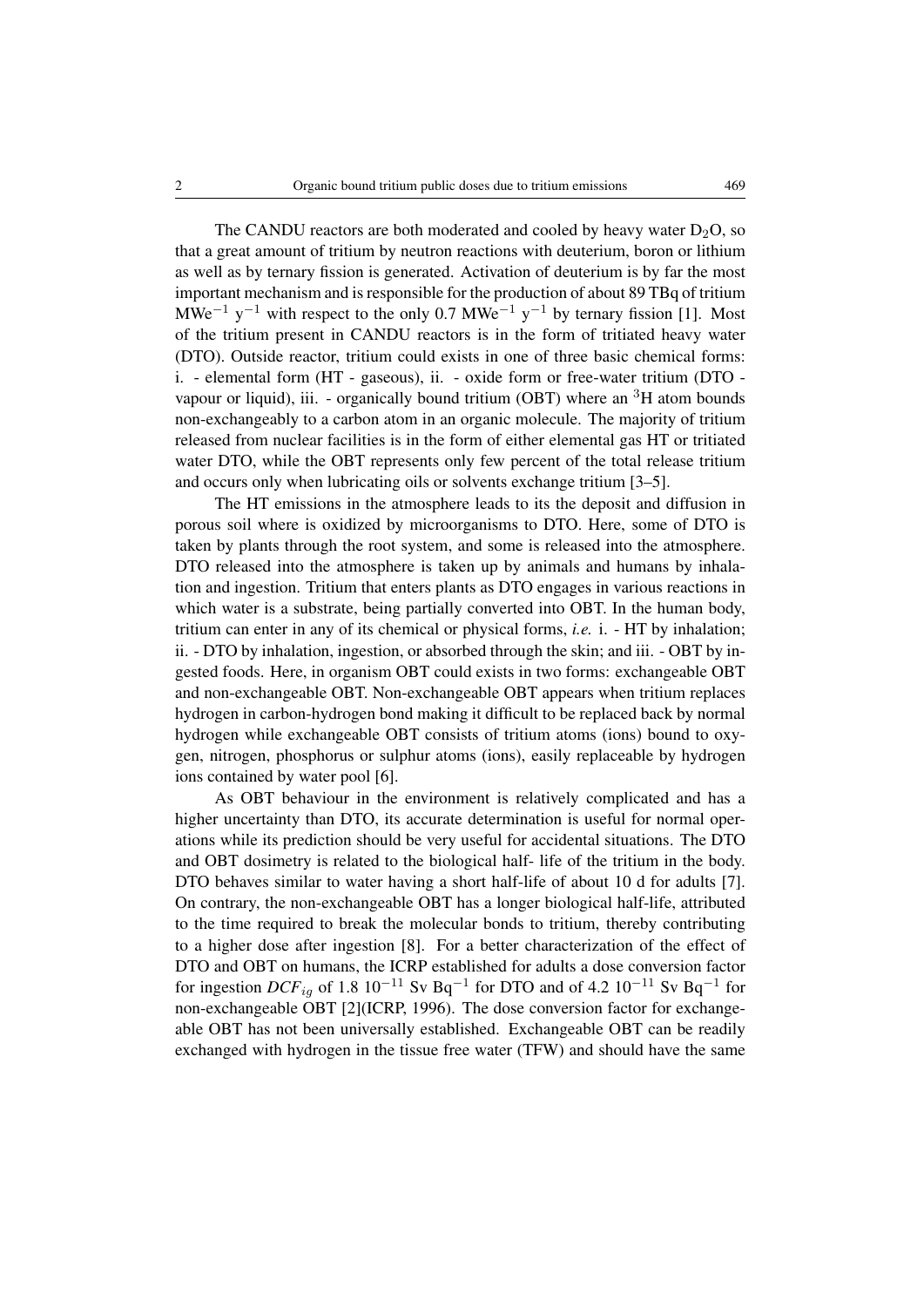kinetics as DTO [9]. Regarding this, Ware and Allot [10] suggested that the exchangeable OBT dose conversion factor is likely to be between that of DTO and non-exchangeable OBT.

Romania has a fully functional CANDU type NPP located near Cernavodă city, in the South-Eastern Dobrudja, at the confluence of the Danube River with the Danube-Black Sea Canal. Provided with two 750 MW power units, the Cernavodă NPPs area was monitored since 1997, and thus allowing to collect a considerable amount of radioactivity concentration in environmental media data. The measurement of OBT concentrations in environmental samples is more difficult and complicated than the measurement of DTO, it is time-consuming, and requires specialized equipment and skills. The values obtained at environmental levels are subject to considerable uncertainty. Usually the sample dry matter remaining after freeze drying is washed repeatedly with tritium-free water to remove exchangeable OBT, and then freeze dried again. The dried material is combusted in a combustion bomb or furnace. The combustion water is distilled to neutralize and purify it and then counted in a LSC. Similarly, the ability to model OBT formation in plants, transfer to animals and humans, and dose per unit intake is limited by a lack of knowledge of the processes involved. Taking into account these considerations, and the lack of direct measurement of OBT in environmental samples at Cernavodă site, we tried to estimate the public dose due OBT using data recommended by different studies.

Accordingly, in this paper we present the results of our estimation of the public dose due to OBT by taking into account the original data regarding the DTO atmospheric content at Cernavodă City between 1997 and 2010, the annual food consumption in the most unfavourable hypothesis that all food was produced in the vicinity of Cernavoda city, as well as the literature data regarding both OBT to DTO ratio in ˘ foods and the OBT Dose Conversion Factors (*DCF*).

# 2. TRITIUM DOSIMETRY

Doses rate *D* (in Svy−<sup>1</sup> ) due to tritium absorption are usually calculated in the same way as doses due to other radionuclides, *i.e.* by multiplying the tritium intake rate by a dose conversion factor, according to the relation:

$$
D = Q_T \cdot DCF,\tag{1}
$$

where  $Q_T$  is the tritium intake rate (in Bq y<sup>-1</sup>) and *DCF* is the dose conversion factor  $(in SvBq^{-1}).$ 

Due to different pathway, DTO should account for all exposure pathways *e.g.* inhalation, skin absorption, and food and water ingestion while OBT is only due to food ingestion. At the same time, DTO and OBT having different residence times in the body and consequently different dose conversion factor, needs to be treated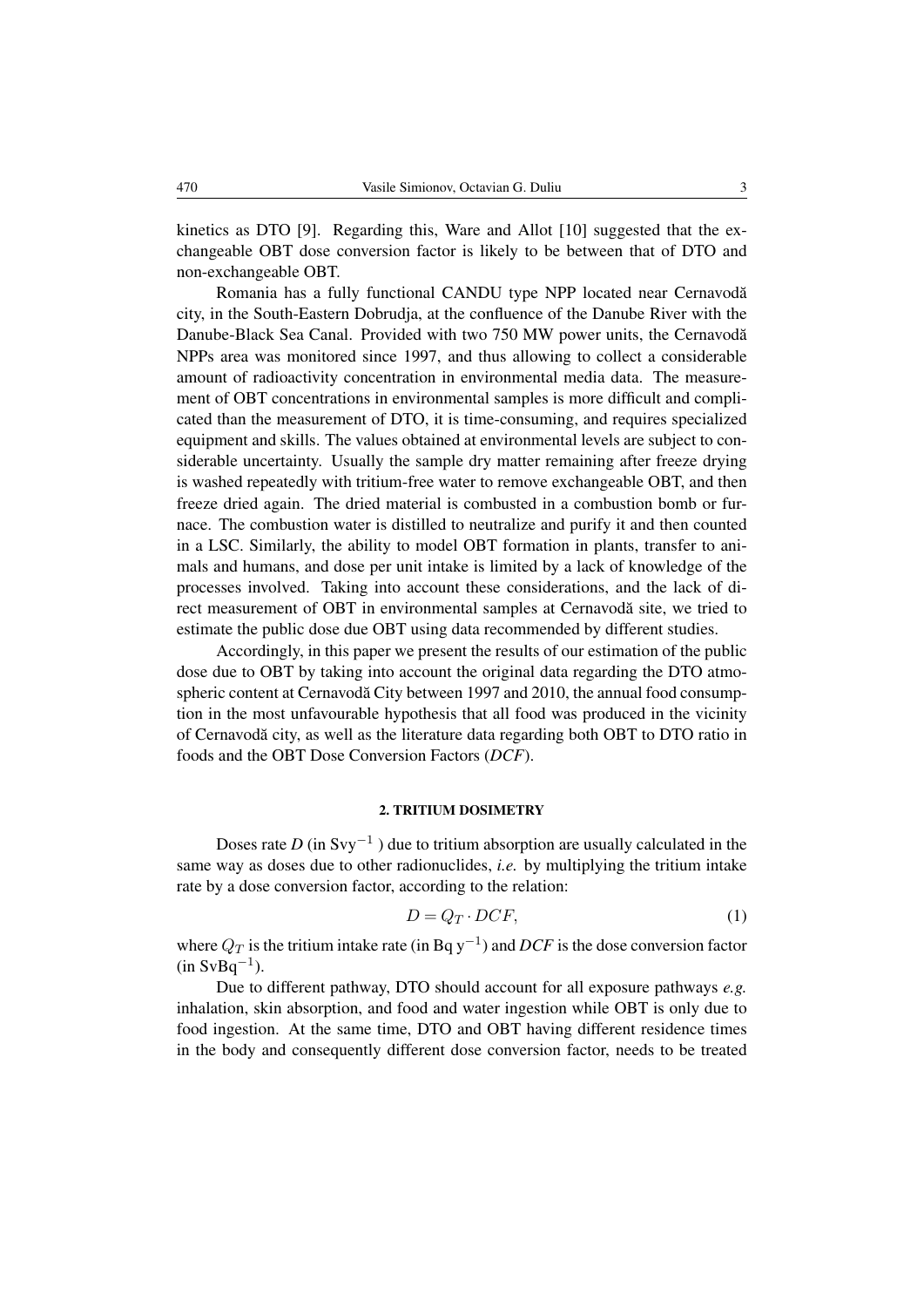separately.

In the case of DTO, tritium intake rate  $Q_T$  is calculated by using its concentrations in air, drinking water and foodstuffs as well as the corresponding intake rates. In the case of OBT, the calculation involves only the activity concentrations and intake rates of foodstuffs.

The *DCF*s are generally calculated by taking into account a multitude of factors such as: i.-the distribution of tritium in the body following intake, ii. - conversion between DTO and OBT, iii. - energy deposition due to decay on the target cells, iv. the radiosensitivity of the cells, v. - the rate at which tritium is lost from the body, vi. the Relative Biological Effectiveness (*RBE*) of DTO and OBT. It is worth mentioning that the most hazardous forms of OBT in diet are the tritiated proteins [11], not produced in the human body, but taken up directly through the ingestion of animal products.

At present, there are different models to calculate tritium DCF in humans. The most often used is the ICRP model [12, 13], which assumes that the tritium is completely absorbed and uniformly distributed throughout all body tissues so that 97% of the DTO activity embedded in the body remain as DTO with a retention half-life in adults of 10 days while 3% is converted to OBT, which is excreted with a half-life of 40 days. The same model assumes that 50% of the OBT is converted to DTO. Within this model, both DTO and OBT *DCF* assumes a *RBE* equal to unity.

The advanced tritium models developed recently by [11,14,15] makes realistic assumptions regarding physiological parameters like the size of body, soft tissue bone pools, oxidation rates, proportion of carbohydrates, the amount of fat and protein in the diet. The tritium *RBE* ranges from 1.0 to 3.8 for DTO and from 1.0 to 11.6 for OBT. If the *RBE* is raised, the tritium dose will rise proportionately. According to the these models, there are distinct differences in the *DCF*s whose values depend on the age and gender: the *DCF* for females is about 20% higher than for males for DTO and about 50% higher for OBT [11, 15, 16]. Most of these models presume that the *DCF* for OBT is about 2.3 times larger than the *DCF* for DTO. At the same time, the OBT causes more harm than DTO because of its longer biological half-life and its potential to associate with radiosensitive cells like DNA molecules [17].

For routine releases of DTO in air and water, OBT contributes with about 20% or less to the total tritium dose to members of the public, to aquatic plants and animals, and to non-cereal terrestrial plants so that, the food ingestion remains the main vector of OBT in humans as in other animals. For this reason, an accurate estimation of OBT content in different kind of food as well as their daily consumption in humans are the most straightforward method to estimate, with sufficient accuracy, the OBT dose to population.

As the total amount of OBT in food is directly dependent on the environmental content of DTO, it is obvious that higher the DTO atmospheric content, greater the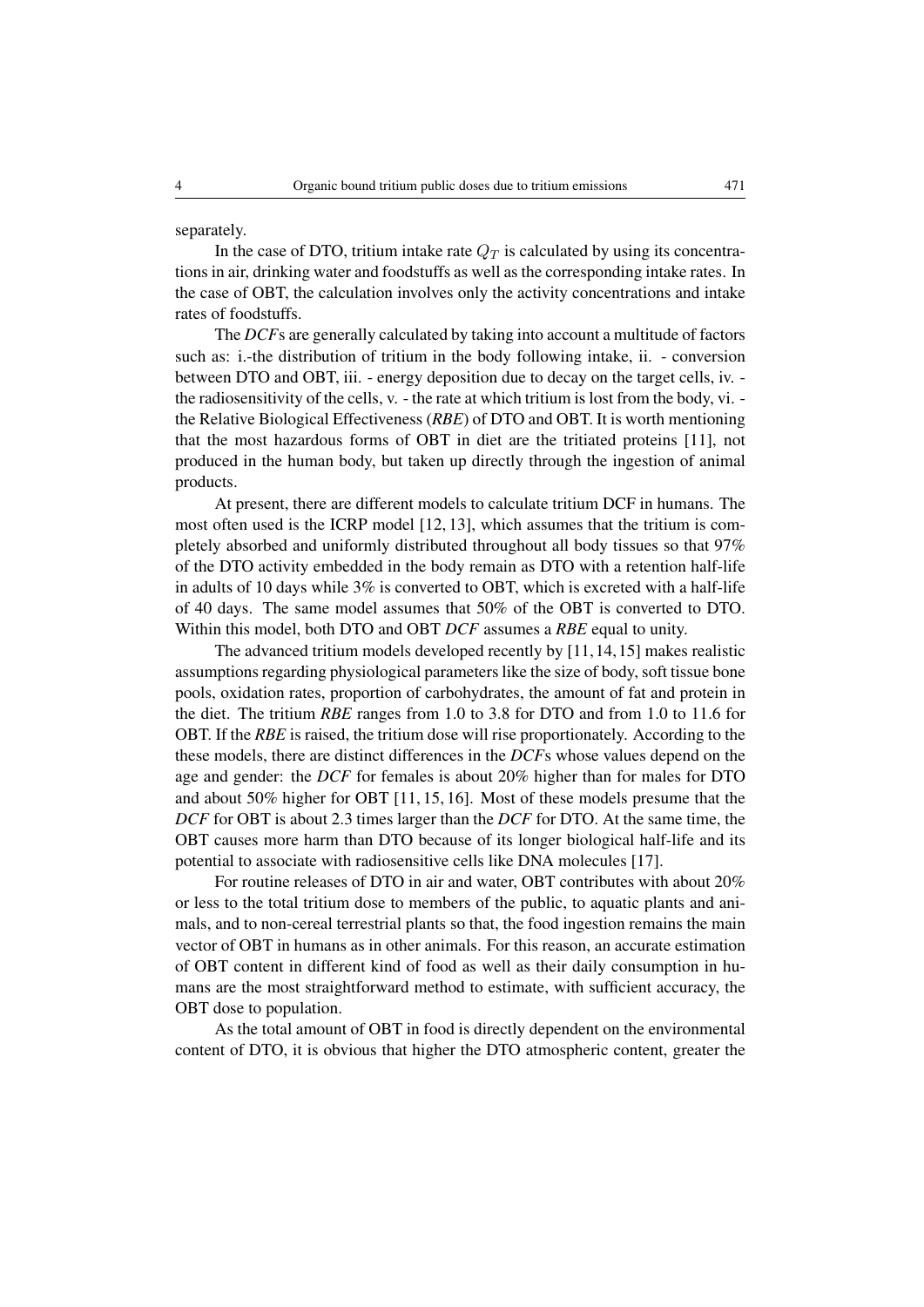#### *Table 1.*

Average *per capita* food consumption rate for Cernavodă site (in kg  $y^{-1}$ ), DTO and OBT contents:  $c_{DTO}$  and respectively  $c_{OBT}$  (in  $10^{-8}$  lg<sup>-1</sup>) as well as the OBT to DTO ratio.

| Food                        | Consumption rate | $c_{DTO}$<br>$C$ $O$ $B$ $T$ |      | <b>OBT/DTO</b> ratio  |  |
|-----------------------------|------------------|------------------------------|------|-----------------------|--|
| Fruits, vegetables, cereals | 251.8            | 93.2                         | 3.2  | 1.0 to 1.8            |  |
| Beef, meat                  | 13.4             | 57.3                         | 33.7 | $0.6 \text{ to } 1.4$ |  |
| Pork meat                   | 13.4             | 30.2                         | 61.1 | 0.9                   |  |
| Milk                        | 193.5            | 89.2                         | 5.8  | $0.7$ to 4.2          |  |
| Poultry                     | 13.4             | 65.5                         | 25.2 | $0.6 \text{ to } 1.7$ |  |
| Fish                        | 7.3              | 75.7                         | 13.4 | 2.4                   |  |

OBT in food, and consequently, higher the intake dose. For this reason, the distance between the NPP stacks and food producing units plays a significant role.

#### 3. MATERIALS AND METHODS

# 3.1. POPULATION

In this study, we have considered the average population of the Cernavoda city, located at about 2 km distance from the Cernavodă NPP. With a population of about 18,500 inhabitants and a surface of about 47  $km^2$ , the Cernavodă was continuously monitored since 1997, when the first unit of the Cernavodă NPP was commissioned and staring to produce electricity. At the same time, we have considered the average food consumption per capita in the analysed period, *i.e.* 1997 to 2010 year.

As in the case of the Cernavodă inhabitants the annual consumption of different kind of foods are well known, (see Table 1), for our estimation of the OBT contribution to the total annual dose we have used the existing original data regarding the DTO activity concentration in air as well as in the main categories of food (Table 2) together with the literature data regarding OBT to DTO ratio [19] as well as the DTO DCFs [13, 15, 17, 20].

# 3.2. ANNUAL DOSE FOR INHALATION AND INGESTION

To calculate the annual dose through inhalation  $D_{ih}$ , we had used the following relation:

$$
D_{ih} = c_{air} \cdot I \cdot OF \cdot DCF_{ih},\tag{2}
$$

where:  $c_{air}$  represents the DTO activity concentration in the air (in Bq m<sup>-3</sup>); *I* stands for the inhalation rate (in  $m^3y^{-1}$ ); *OF* represents the occupancy factor *i.e.* fraction of time an individual is exposed to the radioactive material in the air;  $DCF_{ih}$  is the dose conversion factor for inhalation (in Sv Bq<sup>-1</sup>).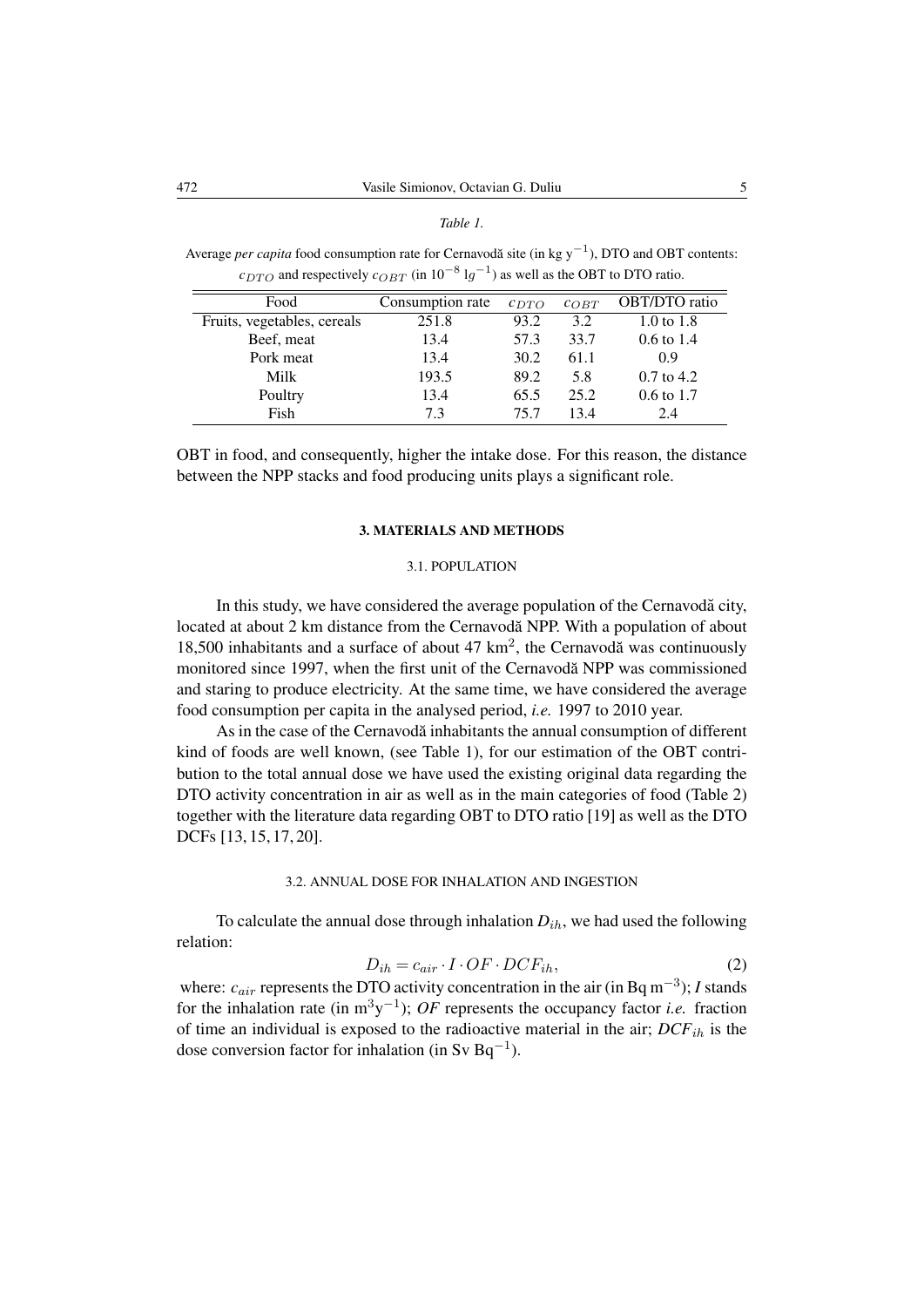| ani<br>ï |
|----------|
|----------|

Numerical values of  $DCF_{ih}$  and  $DCF_{ig}$  (in  $10^{-11}$  x Sv Bq<sup>-1</sup>) for DTO used in the present work. (F, M and S denote fast, moderate and slow lung absorption respectively).

|              | $DCF_{ih}$ |      |      |      | $DCF_{ia}$ |      |      |      |
|--------------|------------|------|------|------|------------|------|------|------|
| Age/gender   | [13]       | [15] |      | [20] |            | [13] | [15] | [20] |
|              |            |      | F    | М    | S          |      |      |      |
| 1 year       | 4.80       | 4.98 | 2.60 | 34.0 | 120        | 4.80 | 4.98 | 6.40 |
| 10 years     | 2.30       | 3.04 | 0.82 | 8.20 | 38.0       | 2.30 | 3.04 | 2.30 |
| Adult/male   | 1.80       | 1.96 | 0.62 | 5.50 | 26.0       | 1.96 | 1.96 | 1.80 |
| Adult/female | 1.80       | 2.36 | nd   | nd   | nd         | 2.36 | 2.36 | nd   |

For our calculations, we have considered the numerical values of the annual inhalation rates *I* as mentioned in [18]: i.  $-1400 \text{ m}^3\text{y}^{-1}$  for infants up to one year old; ii. - 5500  $\text{m}^3 \text{y}^{-1}$  for children between one and 10 years old and iii. - 8400  $\text{m}^3 \text{y}^{-1}$ for adults. All inhalation rates were considered appropriate for average individuals and critical groups.

In the case of ingestion pathway, the annual dose through ingestion  $D_{ig}$  is described by the following relation:

$$
D_{ig} = c_{food} \cdot I_f \cdot DCF_{ig},\tag{3}
$$

where:  $c_{food}$  represents the DTO activity concentration in food (in Bq kg<sup>-1</sup>);  $I_f$ stands for the consumption rate (in kgy<sup>-1</sup>);  $DCF_{ig}$  is the dose conversion factor for ingestion (in Sv Bq<sup>-1</sup>).

To finish the calculations of OBT annual dose for average Cernavodă inhabitants, we have used the food consumption rates reproduced in Table 1, as well as the numerical values of  $DCF_{ih}$  and  $DCF_{iq}$  regarding DTO and respectively  $DCF_{iq}$ corresponding to OBT (Table 2).

#### 4. RESULTS AND DISCUSSION

The experimental data regarding the activity concentration of DTO at Cernavodă city as reproduced in Table 3 and illustrated in Figure 1 showed that for the investigated period, *i.e.* 1997 to 2010, DTO activity concentration is distributed by following a lognormal distribution and its maximum value never overpass 2 Bq/m<sup>3</sup>, as reported in [21]. As mentioned above, there is not an unanimous point of view regarding the numerical values of both dose conversion factor for ingestion and inhalation as well as for the OBT to DTO conversion ratio, but regardless this fact, it is still possible, starting from the experimental data concerning DTO activity concentration, average food consumption, as well as the different variants of dose conversion factors to estimate the OBT public dose for the Cernavodă city inhabitants.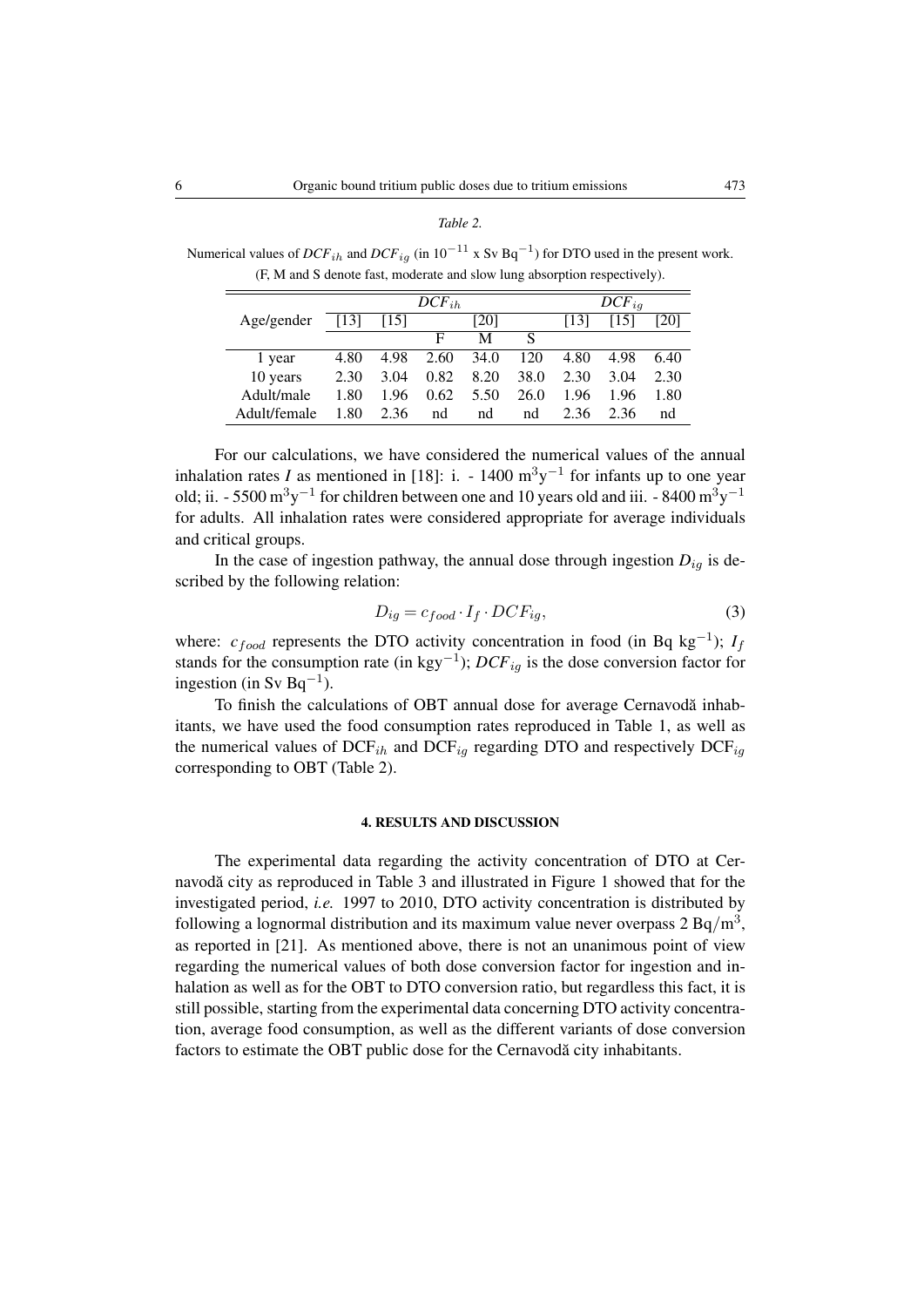

Fig. 1 – The annual average value of DTO activity concentration at the Cernavodă City between 1997 and 2010. The inset illustrate the corresponding distribution function (gray columns) as well as the lognormal best fit (continuous red line).

For this reason, we have computed the OBT public dose by using different models of OBT ingestion and transfer to humans such as those recommended by ICRP [2] or presented by Galeriu et al in Ref. [17]. The final results of our estimation are detailed presented in Table 2 and illustrated in Figure 2. As it results from these data, there are significant differences between the numerical values of OBT annual dose predicted by the mentioned models, differences which are in some cases about one order of magnitude, but, regardless this fact, the annual OBT dose never overpass  $0.1 \mu Sv$  y<sup>-1</sup>), which account for less than 25% of the annual dose due to total tritium intake within Cernavodă city area [21].

At the same, judging on the graphs reproduced in Fig. 1 and 2, apparently between average annual atmospheric release of DTO and OBT dose there is a weak correlation, which could be explained by the existing fluctuation in the annual food consumption.

Regarding our results it must be pointed out that the ability to model OBT formation in plants, transfer to animals and humans, and dose per unit intake is limited by insufficient knowledge of the processes involved. Moreover, the intake and the dose conversion coefficients depends on age and personal diet. In practice DTO concentration in many crops depends on recent DTO concentration on air and soil while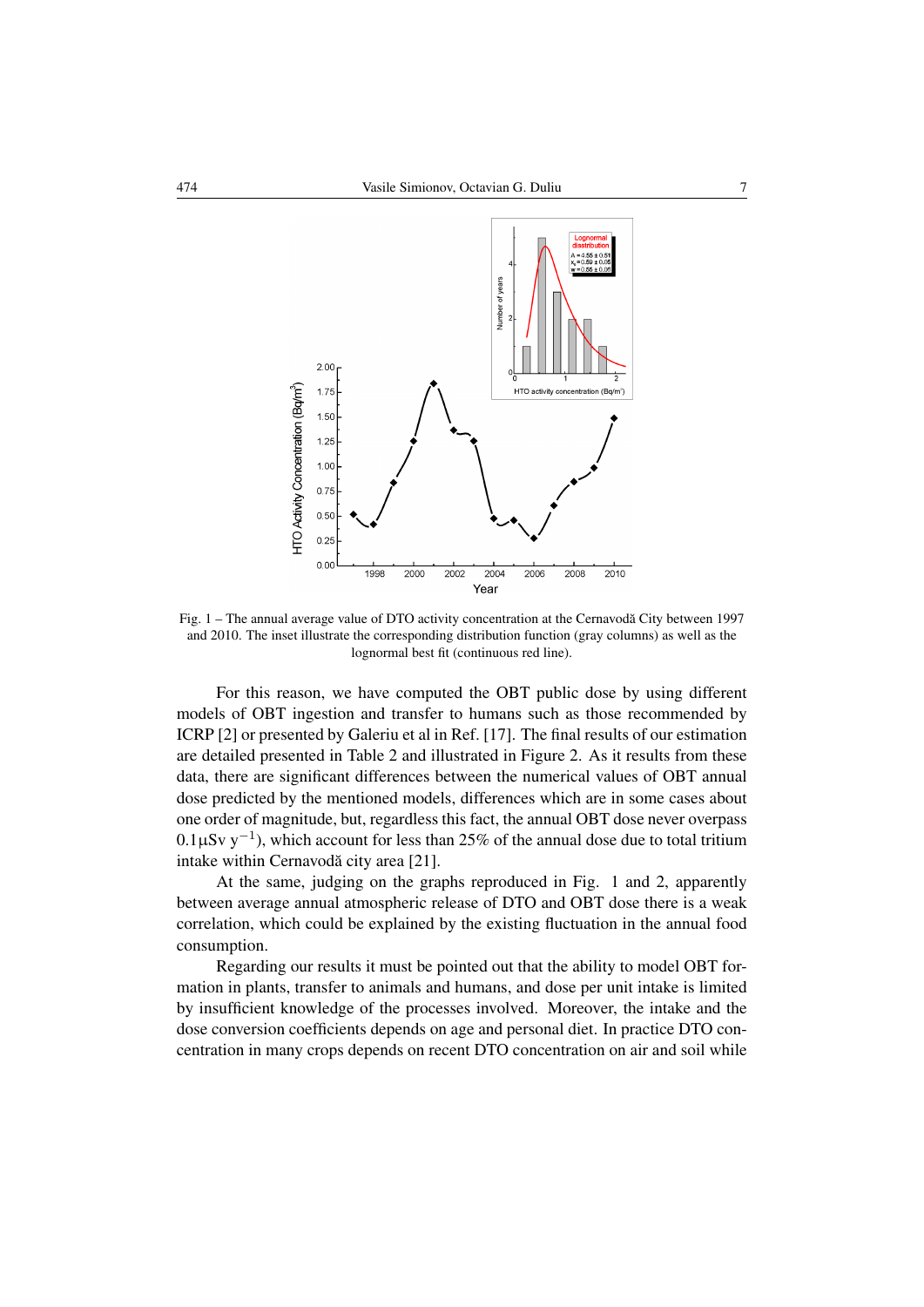The OBT annual public dose (extent and average values) corresponding to different  $DCF_{ig}$  as defined by [2] - columns (2,3) and by [17] for male (columns 4,5) and female (columns 6,7). All public doses are based on the data reproduced in Tables 1 and 2

| Annual OBT public dose ( $\mu Sv$ y <sup>-1</sup> ) |                 |         |                 |         |                 |         |  |  |
|-----------------------------------------------------|-----------------|---------|-----------------|---------|-----------------|---------|--|--|
| year                                                | extent          | average | extent          | average | extent          | average |  |  |
| 1997                                                | $0.010 - 0.030$ | 0.020   | $0.015 - 0.045$ | 0.030   | $0.024 - 0.074$ | 0.049   |  |  |
| 1998                                                | $0.090 - 0.028$ | 0.018   | $0.013 - 0.042$ | 0.027   | $0.021 - 0.068$ | 0.045   |  |  |
| 1999                                                | $0.009 - 0.029$ | 0.019   | $0.014 - 0.043$ | 0.029   | $0.022 - 0.071$ | 0.046   |  |  |
| 2000                                                | $0.090 - 0.028$ | 0.018   | $0.013 - 0.042$ | 0.028   | $0.022 - 0.069$ | 0.045   |  |  |
| 2001                                                | $0.080 - 0.024$ | 0.016   | $0.012 - 0.037$ | 0.024   | $0.019 - 0.059$ | 0.039   |  |  |
| 2002                                                | $0.070 - 0.021$ | 0.014   | $0.010 - 0.032$ | 0.021   | $0.016 - 0.052$ | 0.034   |  |  |
| 2003                                                | $0.050 - 0.017$ | 0.011   | $0.080 - 0.025$ | 0.016   | $0.012 - 0.041$ | 0.026   |  |  |
| 2004                                                | $0.012 - 0.031$ | 0.021   | $0.018 - 0.046$ | 0.032   | $0.029 - 0.075$ | 0.052   |  |  |
| 2005                                                | $0.007 - 0.021$ | 0.014   | $0.011 - 0.031$ | 0.021   | $0.017 - 0.051$ | 0.034   |  |  |
| 2006                                                | $0.011 - 0.034$ | 0.024   | $0.017 - 0.055$ | 0.036   | $0.027 - 0.090$ | 0.058   |  |  |
| 2007                                                | $0.011 - 0.038$ | 0.024   | $0.016 - 0.057$ | 0.037   | $0.026 - 0.093$ | 0.059   |  |  |
| 2008                                                | $0.009 - 0.031$ | 0.020   | $0.014 - 0.046$ | 0.030   | $0.022 - 0.075$ | 0.049   |  |  |
| 2009                                                | $0.013 - 0.035$ | 0.024   | $0.019 - 0.053$ | 0.036   | $0.032 - 0.086$ | 0.059   |  |  |
| 2010                                                | $0.012 - 0.035$ | 0.023   | $0.019 - 0.053$ | 0.036   | $0.032 - 0.086$ | 0.059   |  |  |

OBT concentration reflects the history of several weeks. As the DTO sampling in the Cernavodă area is limited to few samples per month, the average values could be affected by sampling number and sampling time, but, regardless these considerations, the annual OBT dose represents a small percent of the total tritium exposure, which, at its turn, is significantly lower then the value of 1 mSv/y in the case of nonocupational exposure to ionizing radiation [22, 23].



Fig. 2 – The annual OBT public dose at the Cernavodă City between 1997 and 2010, as computed by using different  $DCF_{ig}$  as defined in Ref. [17] for male (A) and female (C) as well as by Ref. [2] (B).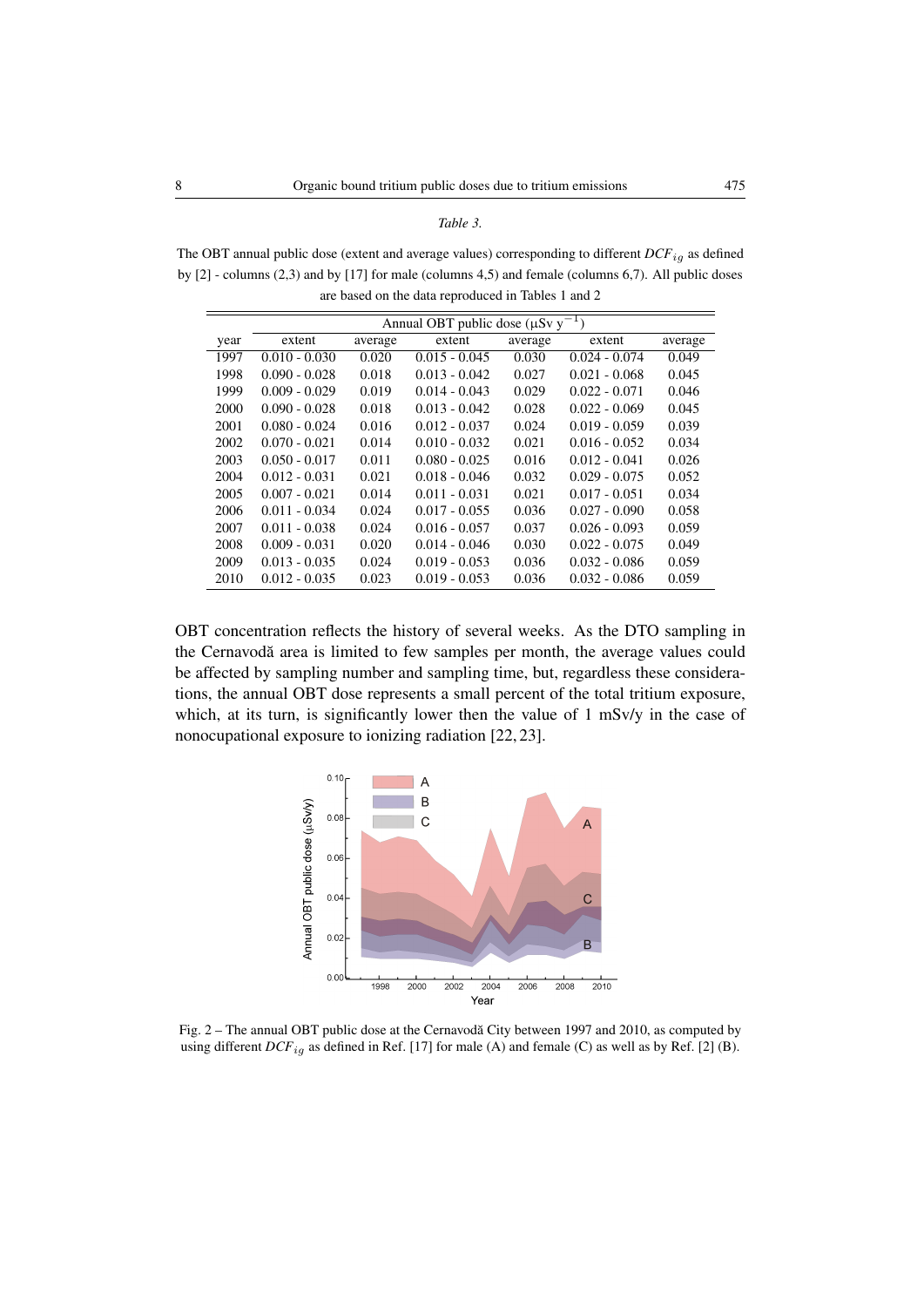# 5. CONCLUDING REMARKS

A 14 years monitoring of the DTO emissions from the Cernavodă NPP allowed us to estimate, by using different models regarding the ingestion of the OBT, its contribution to the annual dose to the population of Cernavoda City. In this way and depending on the chosen model, the annual supplementary dose varied between 0.009 and 0.093  $\mu$ Sv y<sup>-1</sup>), which represents maximum 25% of the annual does due to DTO intake, which, at its turn is significantly lower then the value of 1 mSv/y admitted by the present time Romanian Fundamentals Norms on Radiological Safety.

*Acknowledgements.* One of the authors, VS, wishes to acknowledge that this work was done in fulfilment of his Ph.D. studies.

#### **REFERENCES**

- 1. C.R. Boss, P.J. Allsop, *Radioactive Effluents from CANDU 6 Reactors During Normal Operation*, AECL- 1506, Atomic Energy of Canada Ltd., Canada, 1995.
- 2. ICRP: International Commission on Radiological Protection. Radiological Protection and Safety in Medicine. ICRP Publication 73. Annals of the ICRP 26, Pergamon Press, Oxford (1996).
- 3. D.C. Bogen, G.A. Welford, Health Physics 30, 203-208 (1976).
- 4. Y. Belot, J. Guenot, C. Caput, Fusion Technology 14, 1231-1234 (1988).
- 5. C.E. Murphy, Health Physics 65, 683-697 (1993).
- 6. A. Melintescu, D. Galeriu, H. Takeda, Reassessment of Tritium Dose Coefficients, in: Survival and Sustainability, H. Gukcekus, U.Turker, and J.W. LaMoreaux (eds.), *Environmental Earth Sciences serie* (Springer Verlag, Berlin, 2011).
- 7. R.L. Hill, J.R. Johnson, Health Physics 65, 628-647 (1993).
- 8. S. Diabate, S. Strack, Health Physics 65, 698-712 (1993).
- 9. J.D. Harrison, A. Khursheed, B.E. Lambert, Radiation Protection Dosimetry 98, 299-311 (2002).
- 10. A.A. Ware, R.W. Allott, Review of methods for the analysis of total and organically bound tritium, NCAS/TR/99/03, British library document supply centre, Boston Spa, Wetherby, West Yorkshire (1999).
- 11. R.B. Richardson, D.W. Dunford, S.-R. Peterson, Health Physics 81, 302-312 (2001).
- 12. ICRP: International Commission on Radiological Protection. Individual Monitoring for Intakes of Radionuclides by Workers. ICRP Publication 54. Ann. ICRP 19 (1-3), Pergamon Press, Oxford (1989).
- 13. ICRP: International Commission on Radiological Protection, 1990 Recommendations of the International Commission on Radiological Protection, Ann. ICRP 21(13), Elsevier Science, Oxford (1991).
- 14. R.B. Richardson, D.W. Dunford, Health Physics 85, 523-539 (2003).
- 15. D. Galeriu, A. Melintescu, N.A. Beresford, N.M.J. Crout, R. Peterson, H. Takeda, Journal of Environmental Radioactivity 98, 205-217 (2005).
- 16. D. Galeriu, H. Takeda, A. Melintescu, A. Trivedi, Fusion Science and Technology 48, 795-798 (2005).
- 17. D. Galeriu, N.M.J. Crout,A. Melinescu, N.A. Beresford, S.R. Peterson, Radiation Environmental Biophysics 40, 325-334 (2001).